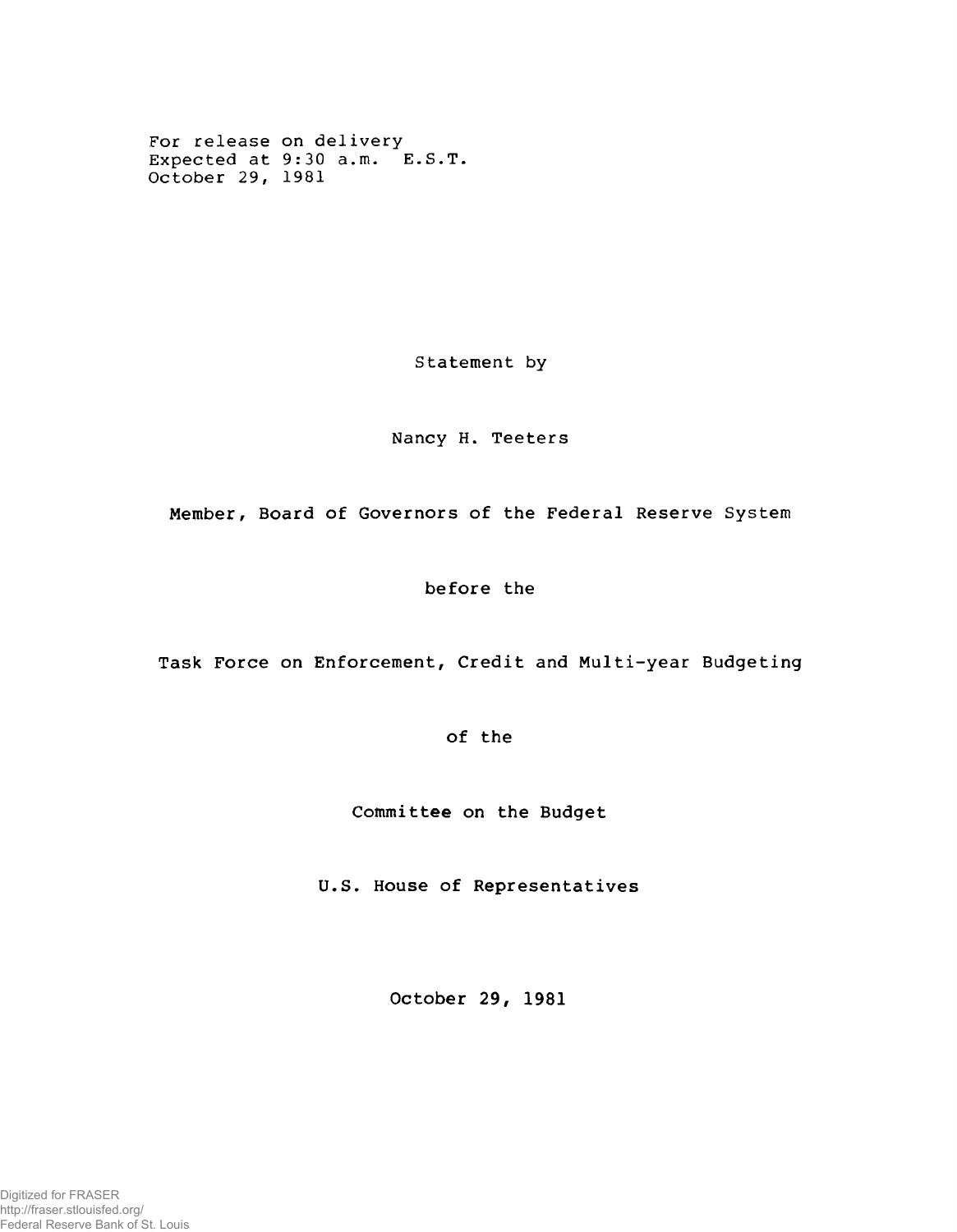Mr. Chairman, it is a pleasure to be here today to present the Federal Reserve Board's views on the budgeting and control of federally assisted credit. In particular, it is a pleasure to have the opportunity to express our support for H.R. 2372, the bill introduced by Mr. Mineta and Mr. Bethune to establish procedures for budgetary control of federal credit programs. This is a particularly appropriate time to consider such steps. Given the serious inflation problem currently plaguing our nation, it is imperative that growth in money and credit be held to a moderate pace. Within this context, every effort should be made to insure that federal credit activities as well as federal spending are carefully evaluated in order to avoid creating serious distortions in financial markets.

Indeed, it would be most inappropriate for off-budget federal loan programs and loan guarantees to provide a less conspicuous substitute for direct, on-budget federal spending at a time when strenuous efforts are being made to bring the growth of spending under control. Although the economic and credit market consequences of federal loans and loan guarantees are not in all cases the same as those of deficit financed federal spending, there are enough similarities to warrant parallel procedures for budgetary review and control. I shall argue, therefore, that formal procedures for budgetary control of federal credit activities are highly desirable. Furthermore, I shall renew my earlier recommendations for establishment of a new budget commission to analyze the appropriate accounting for federal credit programs, and for continuing analysis and evaluation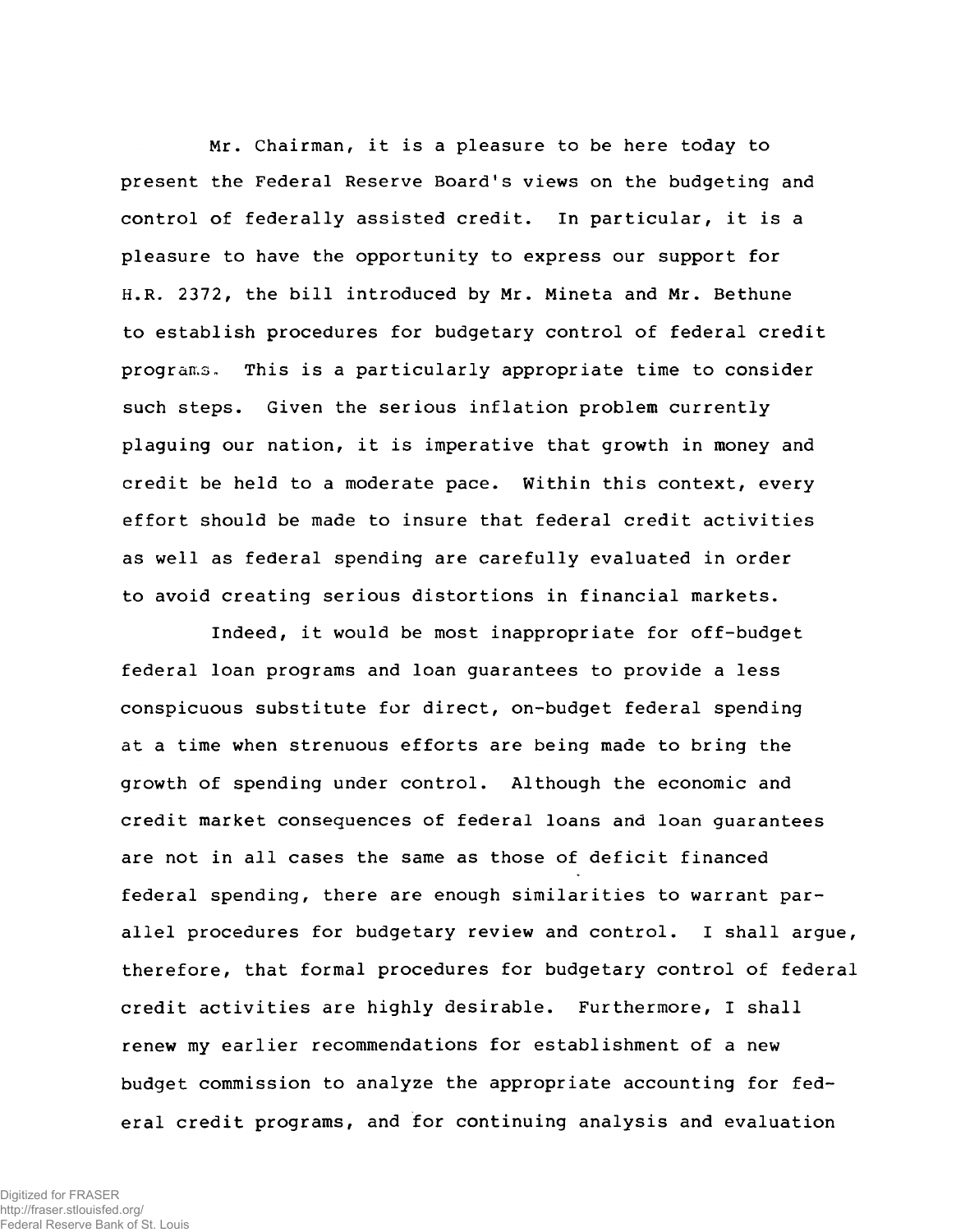of the appropriate tools--direct spending, loans, loan guarantees or tax expenditures--for achieving alternative program objectives. Growth of Federal Credit Programs

As you know, Mr. Chairman, federal credit programs have expanded enormously, both in amount and in scope, in recent years. The total volume of outstanding direct loans and loan guarantees, for example, has been projected to total over \$540 billion by the end of the fiscal year which just ended last month. This is nearly triple the \$190 billion level reached just 10 years ago. In addition, the volume of loans held by government-sponsored agencies was projected to total about  $$170$  billion at the end of fiscal year  $1981$ , up  $$20$  billion from last year and more than four times the level of 10 years earlier. In fact, their growth has been much larger than anticipated, principally due to increased demands on the Federal Home Loan Banks.

Federal credit activities, moreover, are likely to continue to grow rapidly in the years ahead unless deliberate efforts are made to constrain them. The January budget projected that net credit advanced under federal auspices--direct, guaranteed and sponsored--would total over \$100 billion during fiscal year 1982. The Mid-Session Review of the FY1982 budget called for a significant reduction in loan obligations and quarantee commitments and further reductions are soon to be announced. Even so, if total credit flows in the coming years were roughly to match those of the past year, funds raised under federal credit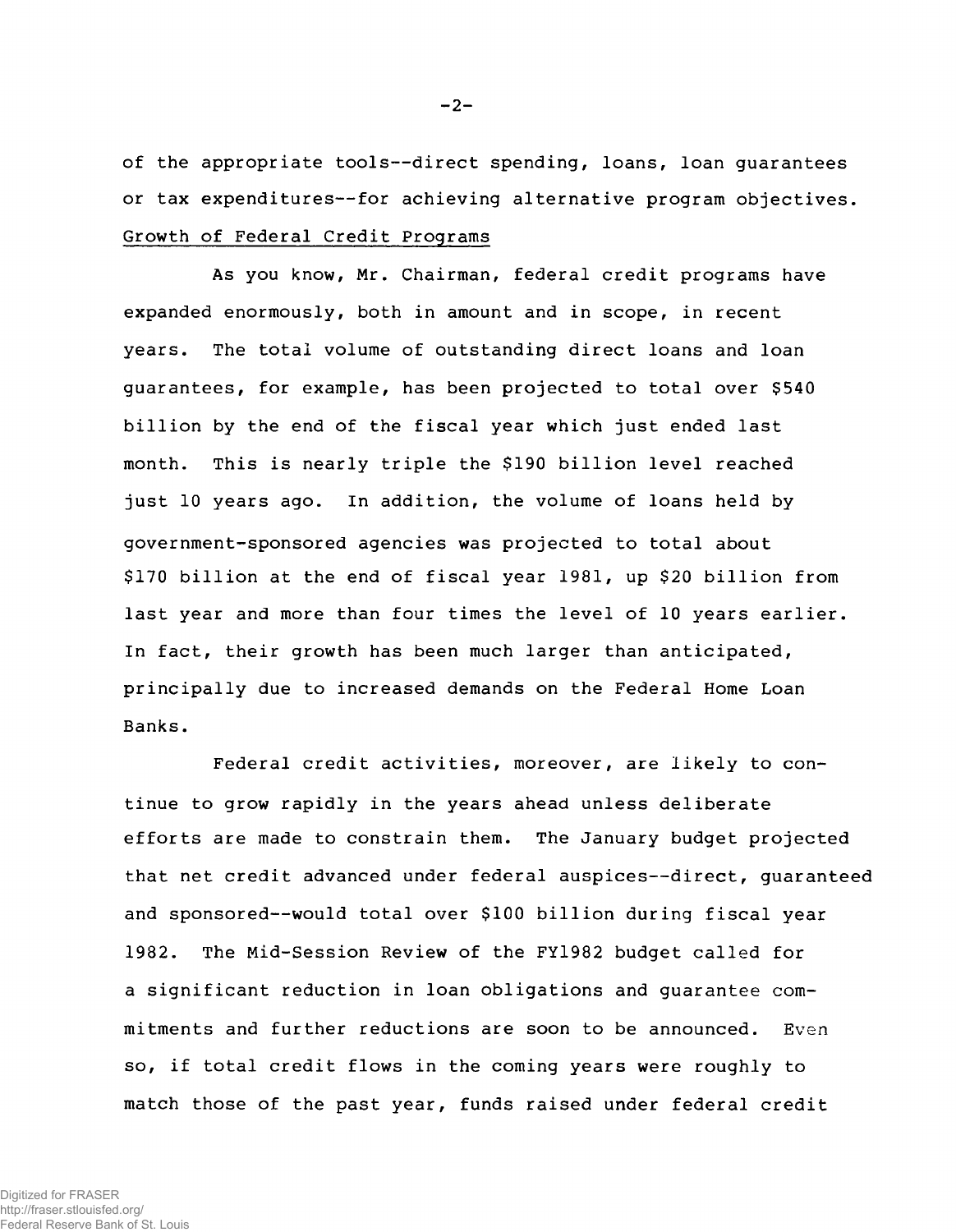auspices will account for well over one-quarter of the total net funds raised by nonfinancial and financial borrowers in domestic credit markets.

The widening range of economic activities assisted by federal programs is also noteworthy. In the late 1950s, the home mortgage guarantee programs of the Federal Housing Administration and the Veteran's Administration accounted for 90 percent of the total volume of guaranteed and insured loans outstanding. This proportion has since trended down, and was expected to have been about 73 percent at the end of the last fiscal year, mainly because of an expansion of loan guarantees into new areas--such as military sales and student loans.

The provision of federal credit assistance through direct loans and loan quarantees to achieve particular social and economic objectives has been widely recognized as a legitimate and valuable activity. Many credit programs originally were established to correct imperfections in capital markets that denied credit to some groups or made its cost prohibitive. For example, the FHA-insured loan programs were devised during the Great Depression to reduce the risks perceived by lenders. By pooling risks across a large number of loans issued in a standardized fashion, the government program encouraged private lenders to advance credit at a lower cost to borrowers and on less restrictive terms than would otherwise have been possible. Over time, these more liberal terms gained general acceptance among all types of private lenders.

Digitized for FRASER http://fraser.stlouisfed.org/ Federal Reserve Bank of St. Louis **- 3 -**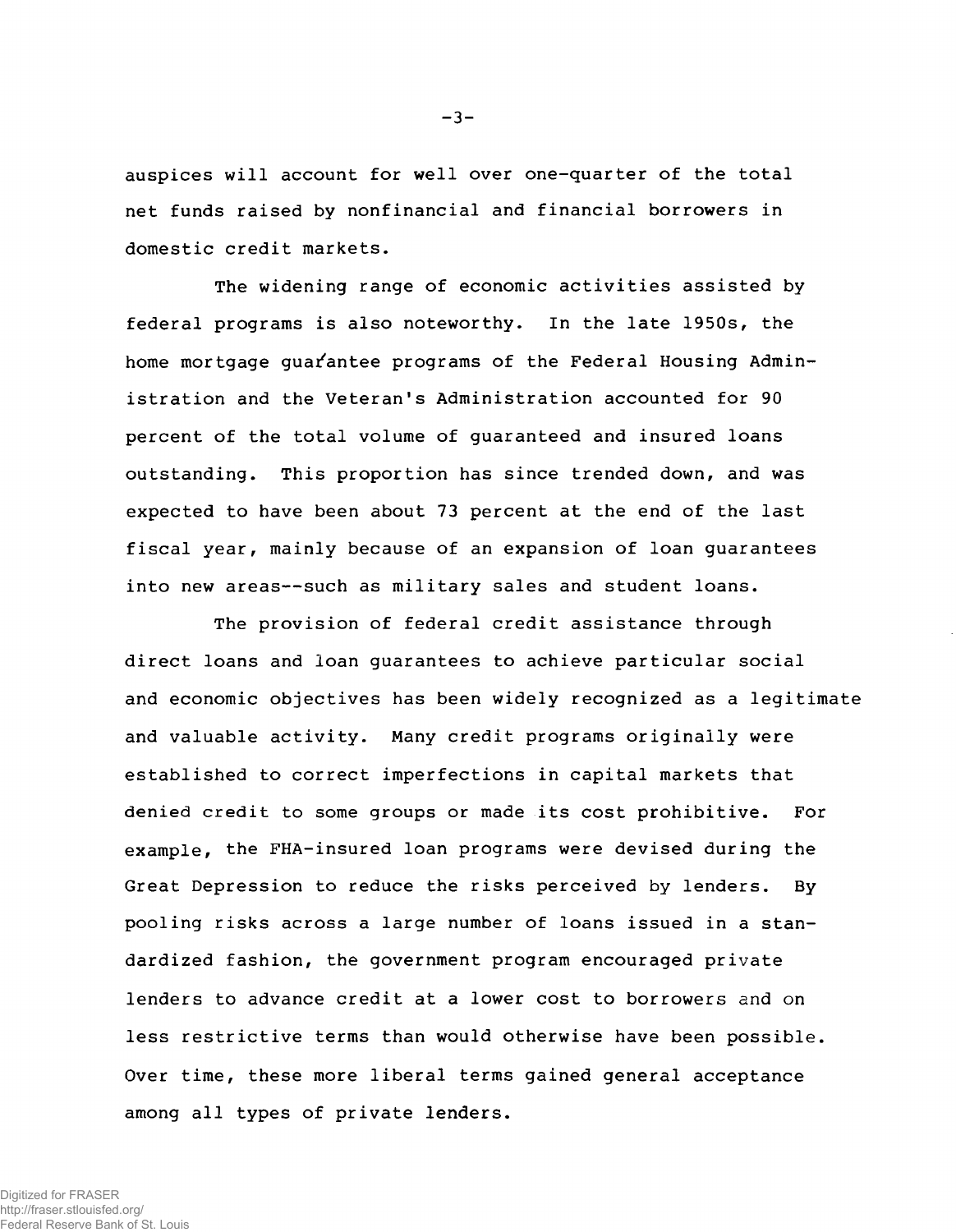Many other federal credit assistance programs have been introduced over subsequent years to foster social objectives. Increasingly, these programs have involved substantial interest subsidies. According to OMB estimates, the present value of the interest subsidy on new direct loan obligations and commitments to guarantee loans in the fiscal year just ended amounted to almost \$27 billion. In contrast to the home mortgage area, moreover, the default rate in some of these programs--such as student loans and assistance for low-income housing--has been comparatively high. Thus, the government has had to absorb sizable, and in some cases unanticipated, default losses in addition to the measured interest rate subsidies to borrowers. In the past few years, the federal government has also quaranteed sizable loans to single borrowers that carry a large potential for default.

## Impacts of Federal Credit Programs

Since the general purpose of federal credit programs, obviously, is to enable individual borrowers or groups of borrowers to obtain credit which would otherwise be unavailable to them, or only available at a higher cost, it follows that these programs will generally tend to increase credit use by program beneficiaries. Whether this increase will, in turn, result in greater use of credit in the aggregate, and the desirability of such an increase, depends on the characteristics of the particular programs and on the state of the economy at large.

Let me give some examples to demonstrate the differences in the economic effects of federal credit assistance programs.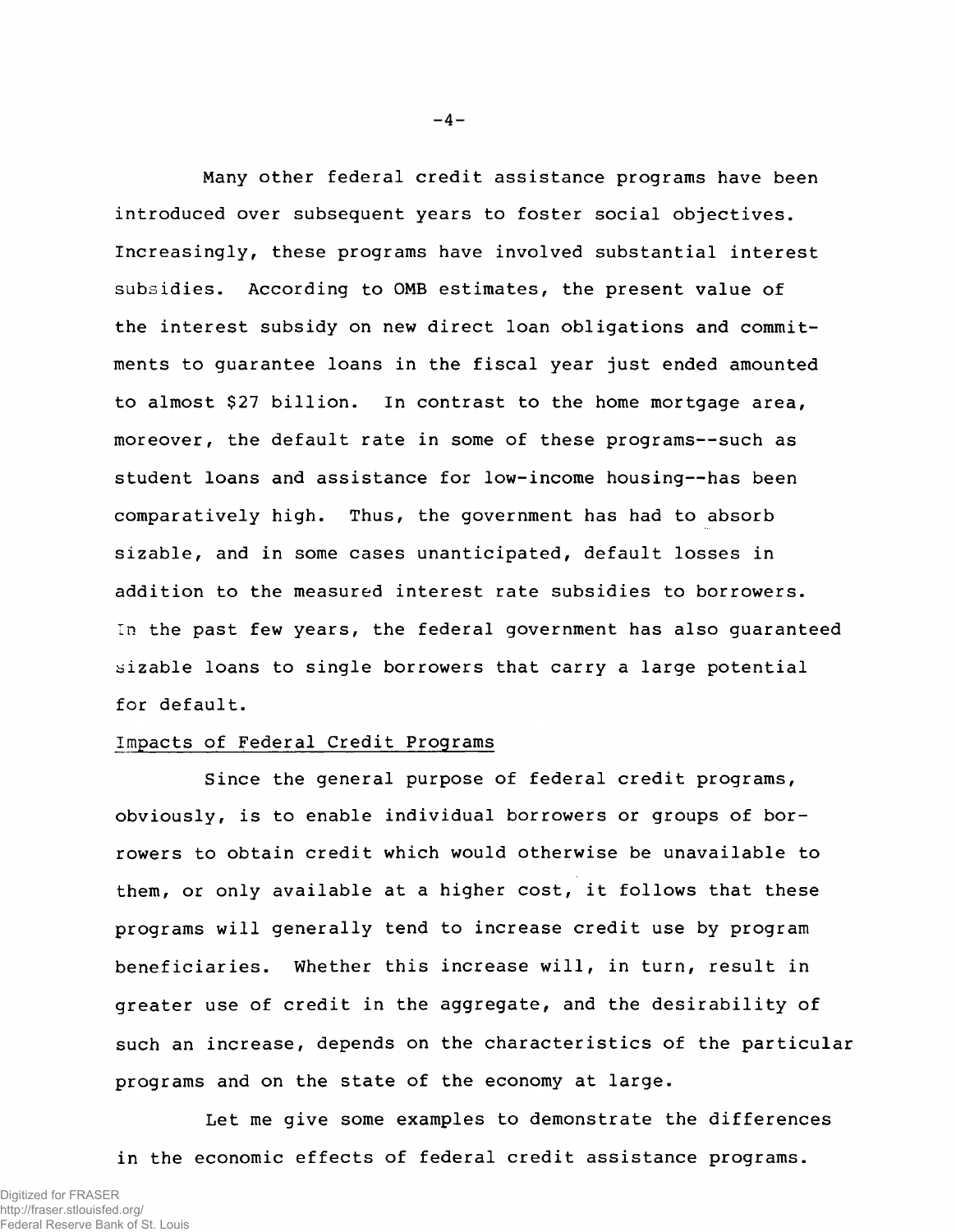In some cases, programs may serve as close substitutes for deficitfinanced, federal spending. Consider, for example, a situation in which the Congress was contemplating expanding the program in which the federal government guarantees debt issued by state and local authorities who then use the proceeds to provide low cost housing to the poor. Many of the end results of such an expansion could be quite similar to those that would be observed if the federal government were, alternatively, to increase its direct spending to undertake the construction of the rental units, and were then to rent space on a subsidized basis. Note that under either approach construction funds would be provided by private investors either through the acquisition of federally quaranteed securities or by acquiring more Treasury securities than otherwise; the same essential type and volume of productive resources would be used to construct the rental units; and low income families would be provided with better housing than they are otherwise able to obtain.

While stressing basic similarities, however, I should also note some important differences. The most important is that loans must be paid back. Thus, if such a program were to grow to a plateau and then remain constant in size, the volume of loan repayments would equal new loans being guaranteed and the net economic effect would be small. Growth in the net volume of quaranteed loans outstanding, however, could have an effect similar to that of deficit spending. In addition, interest paid on the debt instruments issued by states and localities under

**- 5 -**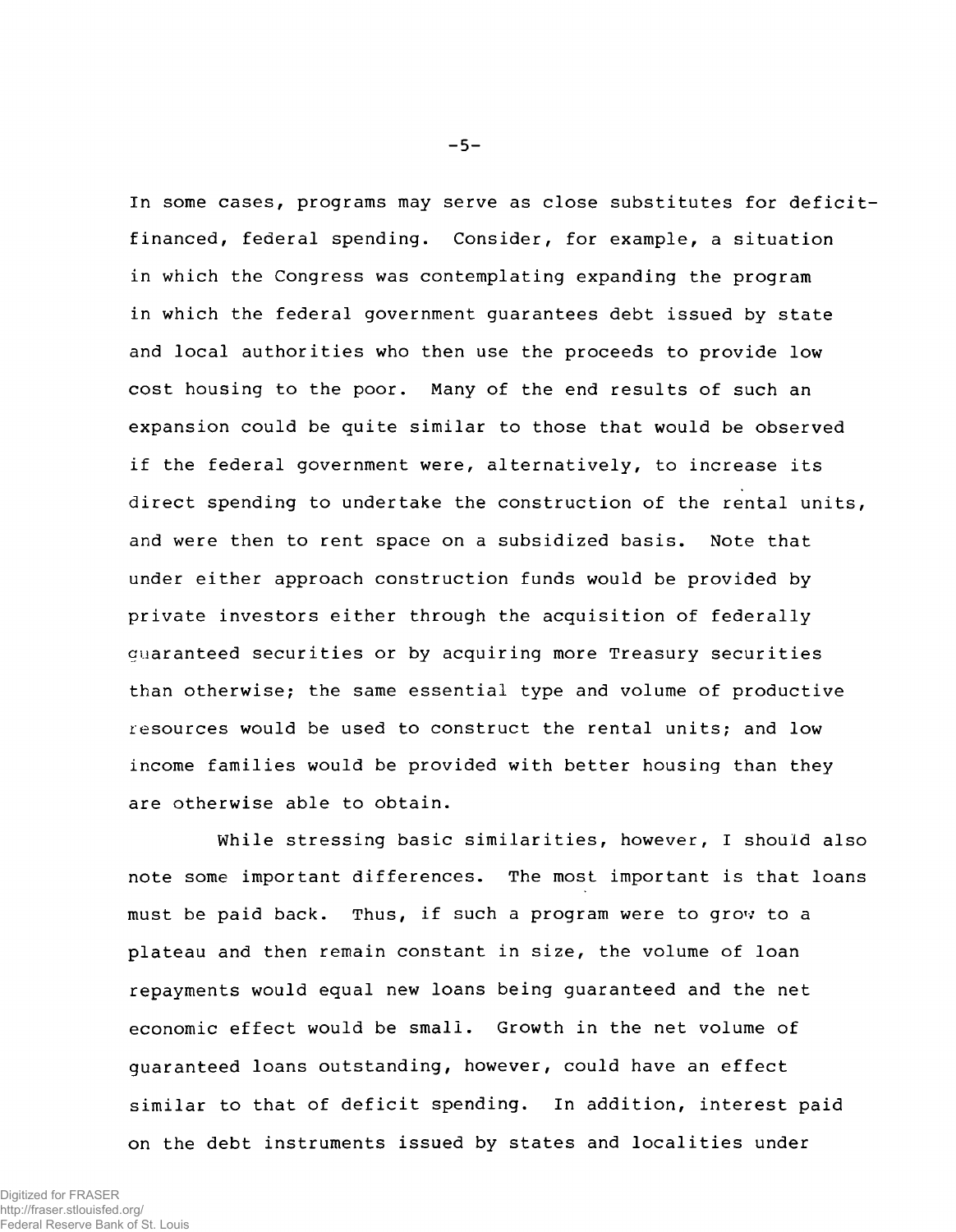the program is not subject to federal tax, as it would be on a direct debt issue of the federal government, so net tax revenues would also be reduced by an expansion of the program.

There are, of course, other credit programs which have much less similarity to noncredit federal spending. For example, homebuyers who take out mortgages under federal guarantees could, in most instances, obtain private credit without the guarantee, albeit at a slightly higher rate. Providing roughly equivalent assistance through direct federal spending in this case would require the federal government to give homebuyers only a modest interest subsidy. The small size of this subsidy suggests that net demands on real resources and credit markets are relatively little affected by the guarantee program. Many cases obviously fall somewhere between these two extremes. Compare the effects of direct federal loans and outright grants in-aid. In both cases, beneficiaries qain immediate command over goods and services. The major difference between the two approaches--that in the case of the loan the government obtains a claim on the beneficiary while it does not with the grant--is an important distinction. It is, however, a distinction without substance in those cases where the borrower defaults.

In general, the closeness of the analogy between assistance provided by federal credit programs and deficit-financed direct federal spending appears to depend less on whether the aid in question is provided through direct loans or loan guarantees than on such things as credit worthiness of beneficiaries, the

**- 6 -**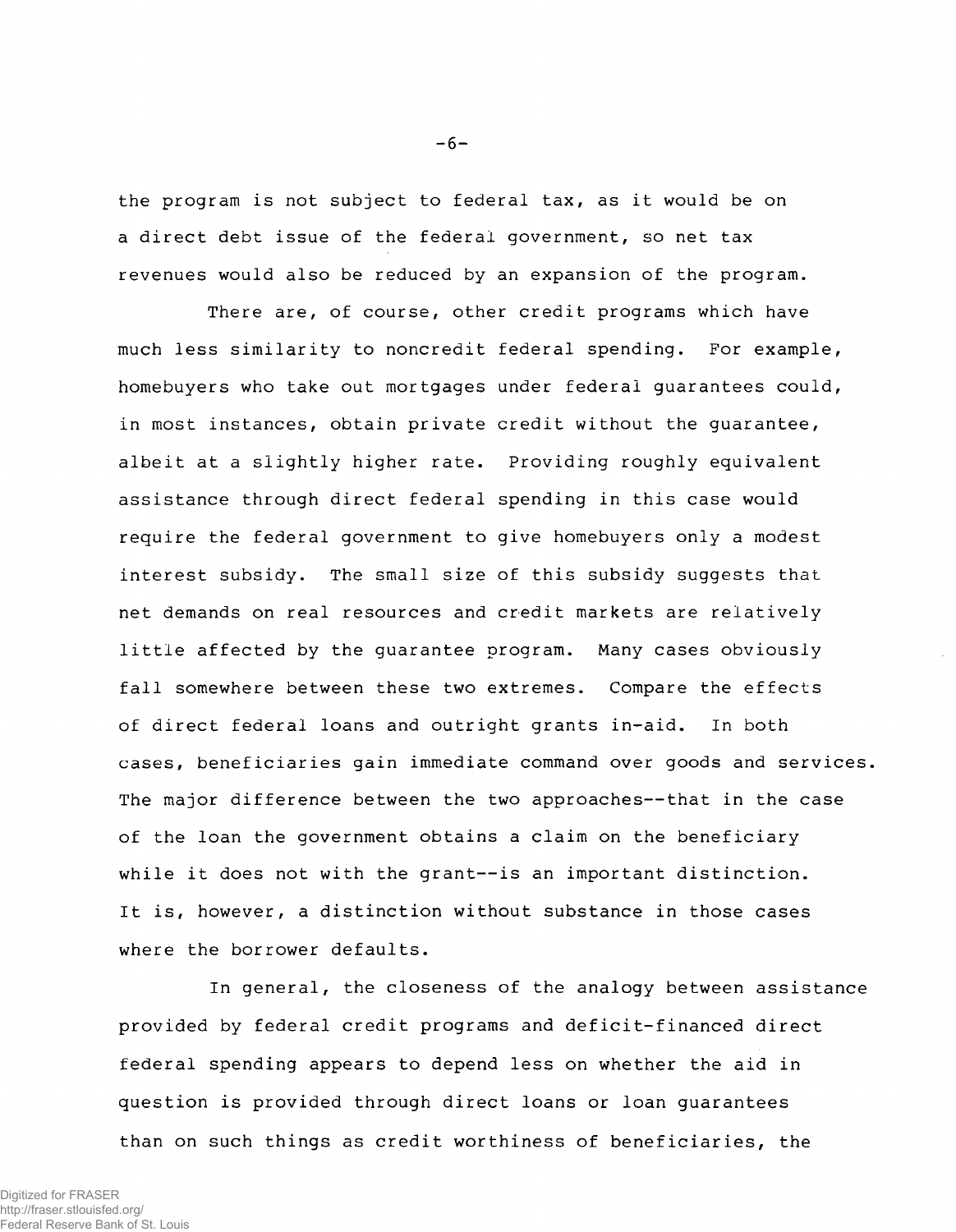size and riskiness of their undertaking and their relative ability to tap private credit sources on their own.

As in the case of deficit-financed federal spending, federal credit activities may reduce the availability of credit to others who are not program beneficiaries. The extent to which such "crowding out" takes place, however, depends importantly on the state of conditions in the economy and financial markets. During recessionary periods when credit supplies are readily available, credit assistance may work mainly to enable borrowers to obtain additional funds which can be used to increase demands for goods or services. Thus, in these periods the net result of such programs may, to a great extent, promote a more intense use of resources and an expansion of economic activity rather than a transfer of credit (and resulting effective demand) from one borrower to another.

In times when there is less slack in resource utilization and credit market conditions are relatively tight, however, there is a much greater tendency for credit extended under federal auspices to channel loanable funds, and hence command over real resources, toward assisted borrowers and away from others. In other words, just as private borrowers can, at times, be crowded out of credit markets when federal outlays are financed through the issuance of Treasury debt, so can some private borrowers face higher credit costs when other selected borrowers obtain loans with the assistance of the federal government. There need be nothing inherently wrong with the resulting allocation of credit if the federal intervention in credit markets reflects a careful assessment of the market imperfections that the government is trying to overcome and a careful weighing of costs and benefits. Continuous

- 7 -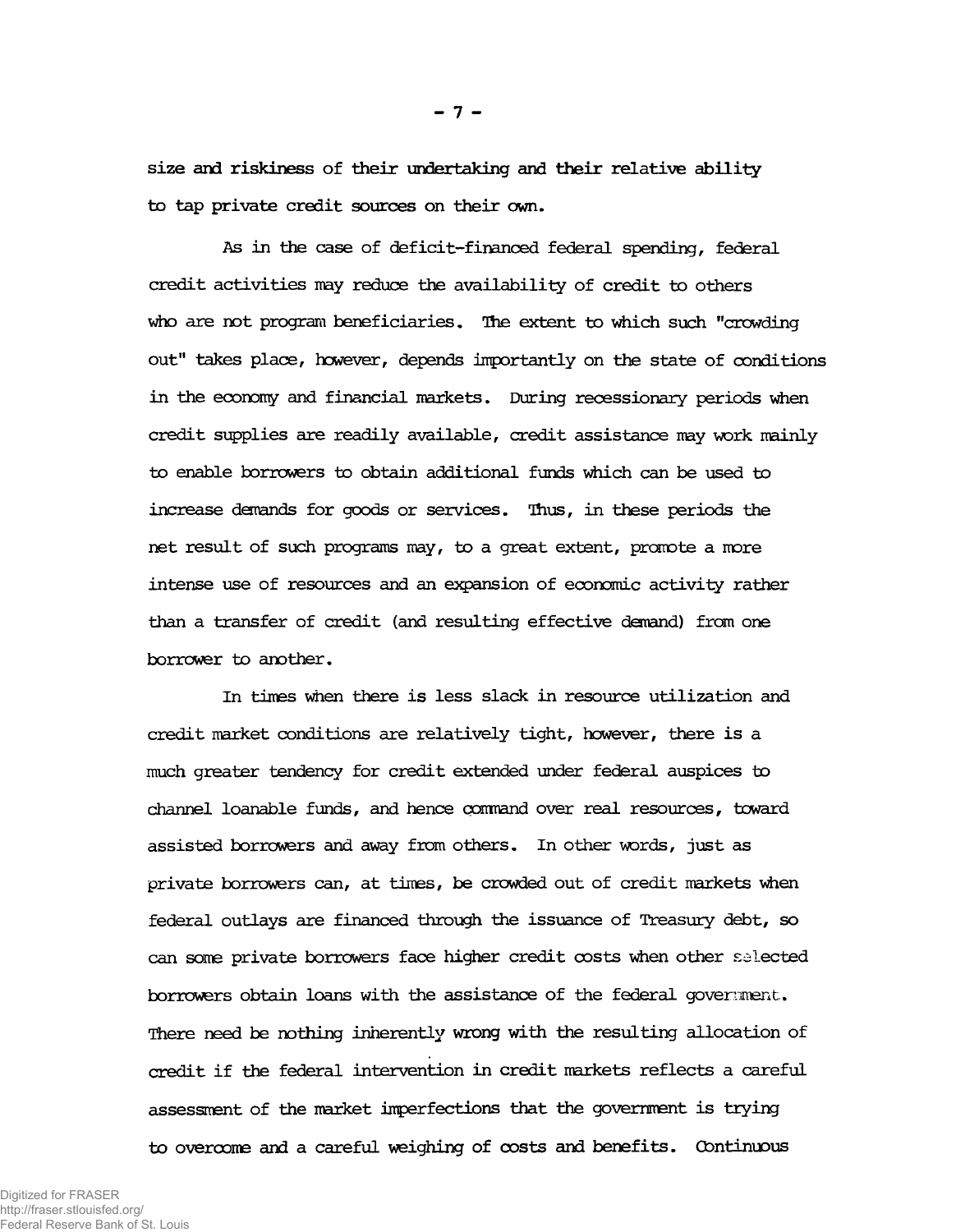scrutiny of priorities under a credit budget process is important, however, if such balancing of costs and benefits is to be achieved. And such scrutiny is essential in current circumstances when the growth of credit is necessarily limited by anti-inflation policies.

## Budgetary Control of Federal Credit Activities

As you know, Mr. Chairman, Congressional review and control of federal credit activities have been evolving over time. The utilization of the "unified budget" concept, beginning with the 1969 budget, is one notable watershed. At that time, the government adopted for control purposes a budget framework that was, in most respects, a cash accounting system. In making this choice, it was decided (after considerable debate) to include the net outlays of all direct lending programs on budget. This new approach, however, was uncomfortably silent on how federal loan guarantees were to be treated. In the early 1970's, moreover, there was some backsliding from the comprehensive coverage of the unified budget, as a number of agencies were removed from the budget and newly established agencies were accorded off-budget status.

Furthermore, the advantages for orderly marketing of federal debt gained through creation of the Federal Financing Bank in 1974 had an unfortunate side effect. Since the FFB's activities have been off-budget from the outset, its acquisition of loans is not reflected on the budget. Accordingly, the budgetary scrutiny intended to apply to direct loan programs as a result of the comprehensive coverage of the unified budget tended to be eroded. And, agencies that made direct, on-budget loans to the public were able to sell these loans to the FFB thereby enabling them to extend new loans without constraint.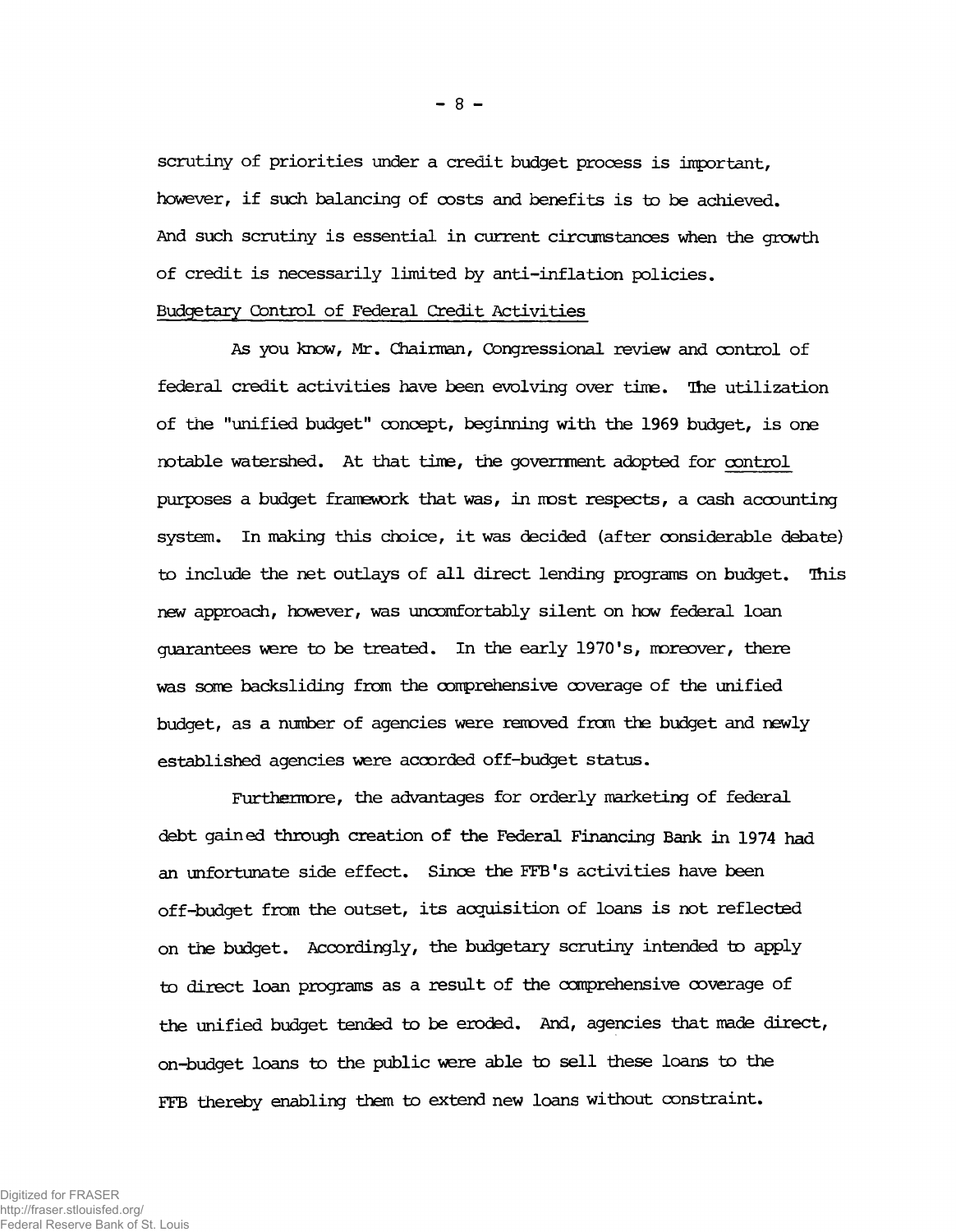In recent years, this erosion process has begun to be turned around. A number of important steps have been taken to make coverage of the unified budget more comprehensive and to improve controls of credit programs. In addition to incremental improvements in budget coverage, major strides have been taken in the development of a separate, credit budget process. In the past two years, totals have been calculated and presented in the budget for gross new direct loan obligations and new loan guarantee canmitments. Components of the credit budget total have been shown in respective budget functions and have been subdivided by agency and program in the Special Analysis accompanying the budget and in the budget Appendix. Also, the outlays of the FFB (direct loans and loan-asset purchases) are now attributed to the originating agency, which in my view eliminates the tendency for the operation of the FFB to obscure the nature of credit programs. A final important step taken by Congress last year was to have the budget resolutions include target ceilings for total new loan obligations and total new guarantee canmitments and to distribute these totals by budget function.

Both the past and the current administration have also proposed that a substantial proportion of the credit budget totals be made subject to annual appropriations limitations. The January budget proposed that 63.8 percent of the credit budget for FY1982 be so limited. Those programs exempted are limited to: unambiguous entitlements that cannot be effectively limited by appropriations; programs that provide for unforeseeable contingencies, such as deposit insurance; guarantees of certificates of beneficial ownership that are sold by the Farmers Home Administration and Rural Electrification Administration; and a

**- 9 -**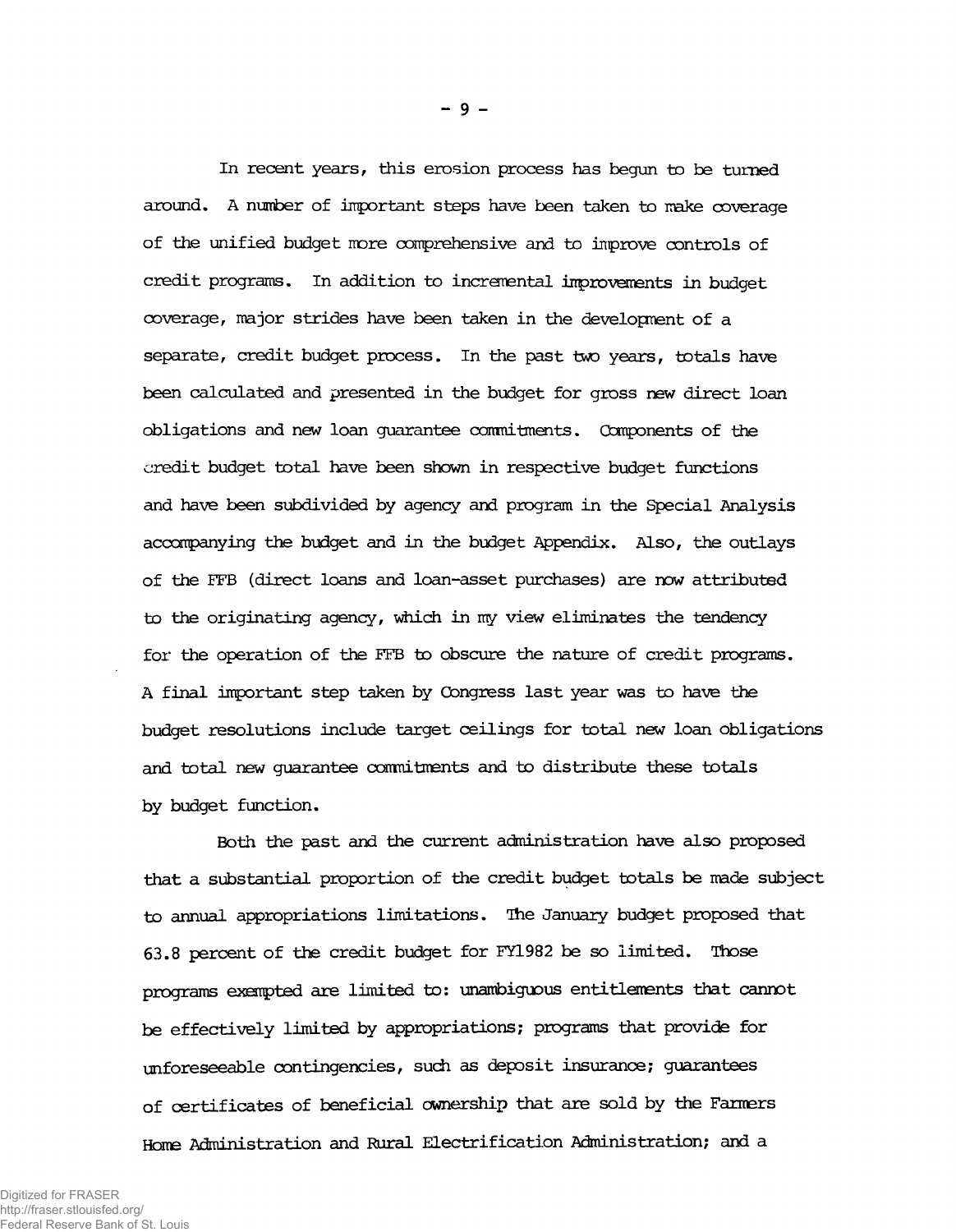catch-all of programs, such as export promotion loans by Commodity Credit Corporation, that the last adninistration believed appropriate not to curtail due to economic circunstanoes. That final area of exemption, in particular, deserves careful evaluation by the Congress.

Broadening the coverage of the unified budget and the formulation of a separate but parallel credit budget sets the stage for a number of further steps in implementing an effective process to bring credit programs under systematic review and control. H.R. 2372 would formalize the credit budget process implemented on an experimental basis last year. This bill would amend the Budget Act to apply to the credit budget the same enforcement procedures and legislative time tables that apply to the rest of the budget. The Federal Reserve Board, in general, enthusiastically endorses the establishment of these formal procedures as, logically, the next step in budgetary control of credit programs.

It is the Board's view, however, that the section of this bill pertaining to appropriations limitations should be modified. Limitations are, of course, central to the budgetary control process proposed by the last administration and endorsed by the present administration. However, exemption of at least some emergency assistance and entitlement programs appears warranted. The Board, therefore, suggests that all such programs continue to be exempted from appropriations limitations at least until more experience is gained with the new budget process and a case-by-case review of these programs can determine the possible difficulties or advantages of applying appropriations limitations to them. The exemption of entitlement and emergency assistance programs from appropriations limitations need not imply

Federal Reserve Bank of St. Louis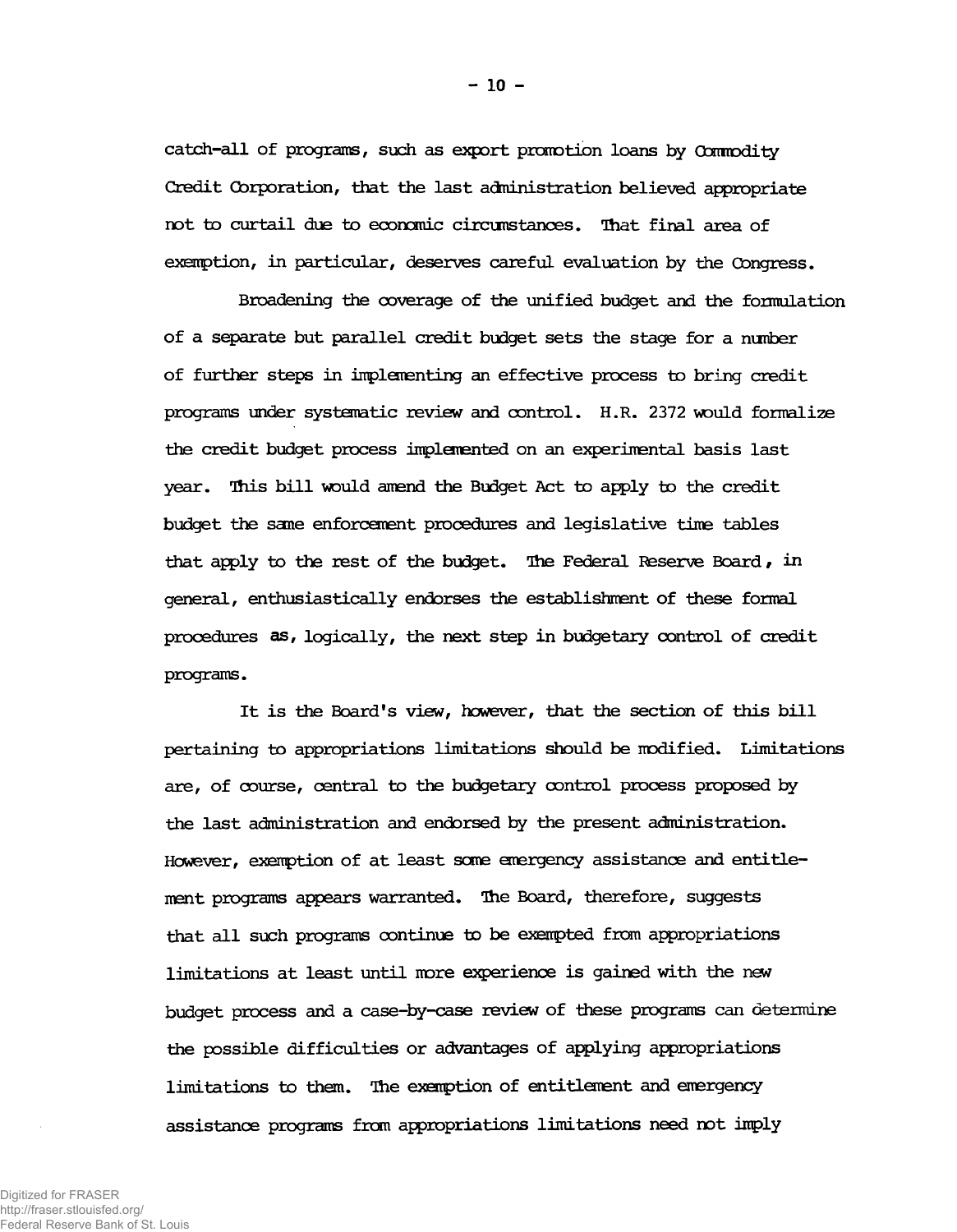changing the current procedures whereby legislation creating or expanding entitlements is referred to the Appropriations Committee for review. The Board's recommendation that entitlements and emergency assistance programs be exempted from binding appropriations ceilings is intended only to promote the effective operations of those programs thought by the Congress to be worthwhile, even in the event of unanticipated demands upon then resulting from natural disasters or unforeseen economic developments.

Although enactment of H.R. 2372 would go far to bring order into the federal credit program scene, there are other steps that I would like to recommend. One is a systematic review of the treatment of federal credit programs in the unified budget. The current haphazard situation, in which some loan programs are included in the unified budget and others are not, should be ended. A careful analysis should be undertaken of the question of whether or not the principal amount (net) of all direct loans should be included in the unified budget and whether, if the principal amount of direct loans is excluded as I am inclined to prefer, the amount of the implicit or explicit interest subsidy should be placed on budget. Similarly, a conprehensive review of guarantee programs would be desirable in order to determine whether the potential subsidy or future outlay for defaults is taken appropriately into account. I have previously called for the establishment of a new budget conrnission which would be charged with analyzing and resolving these questions. In my view, the passage of time has not reduced the advisability of establishing such a commission.